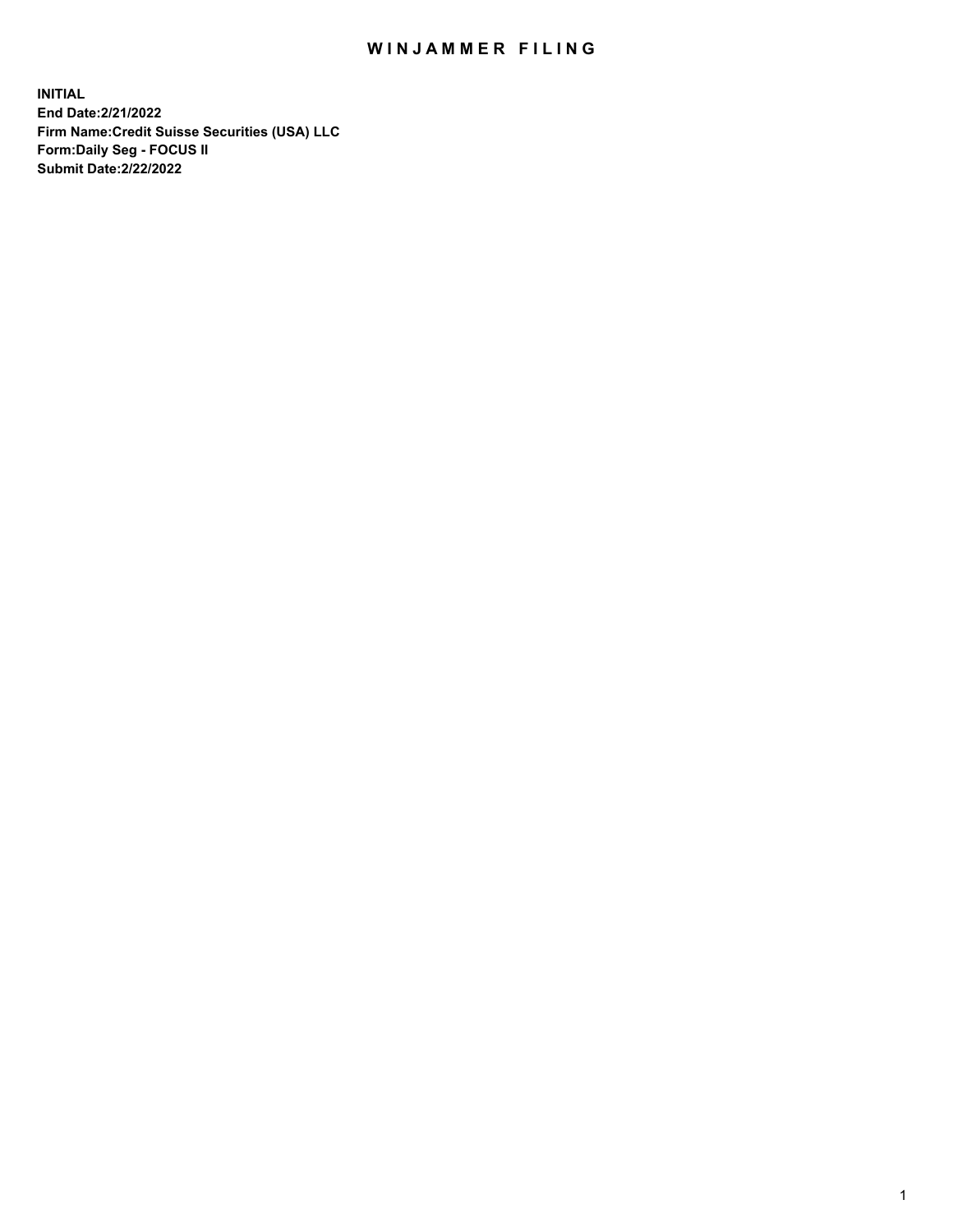**INITIAL End Date:2/21/2022** 

## **Firm Name:Credit Suisse Securities (USA) LLC Form:Daily Seg - FOCUS II Submit Date:2/22/2022**

## **Daily Segregation - Cover Page**

| Name of Company                                                                                                                                                                                                                                                                                                                | <b>Credit Suisse Securities (USA)</b><br><b>LLC</b>                |
|--------------------------------------------------------------------------------------------------------------------------------------------------------------------------------------------------------------------------------------------------------------------------------------------------------------------------------|--------------------------------------------------------------------|
| <b>Contact Name</b>                                                                                                                                                                                                                                                                                                            | <b>Alexander Baptiste</b>                                          |
| <b>Contact Phone Number</b>                                                                                                                                                                                                                                                                                                    | 919-994-6223                                                       |
| <b>Contact Email Address</b>                                                                                                                                                                                                                                                                                                   | alexander.baptiste@credit-suiss<br>e.com                           |
| FCM's Customer Segregated Funds Residual Interest Target (choose one):<br>a. Minimum dollar amount: ; or<br>b. Minimum percentage of customer segregated funds required:% ; or<br>c. Dollar amount range between: and; or<br>d. Percentage range of customer segregated funds required between:% and%.                         | $\frac{0}{\frac{5}{0}}$<br>0 <sub>0</sub>                          |
| FCM's Customer Secured Amount Funds Residual Interest Target (choose one):<br>a. Minimum dollar amount: ; or<br>b. Minimum percentage of customer secured funds required:%; or<br>c. Dollar amount range between: and; or<br>d. Percentage range of customer secured funds required between:% and%.                            | $\frac{0}{5}$<br>$\underline{0}$ $\underline{0}$<br>0 <sub>0</sub> |
| FCM's Cleared Swaps Customer Collateral Residual Interest Target (choose one):<br>a. Minimum dollar amount: ; or<br>b. Minimum percentage of cleared swaps customer collateral required:% ; or<br>c. Dollar amount range between: and; or<br>d. Percentage range of cleared swaps customer collateral required between:% and%. | $\frac{0}{5}$<br>0 <sub>0</sub><br>0 <sub>0</sub>                  |

Attach supporting documents CH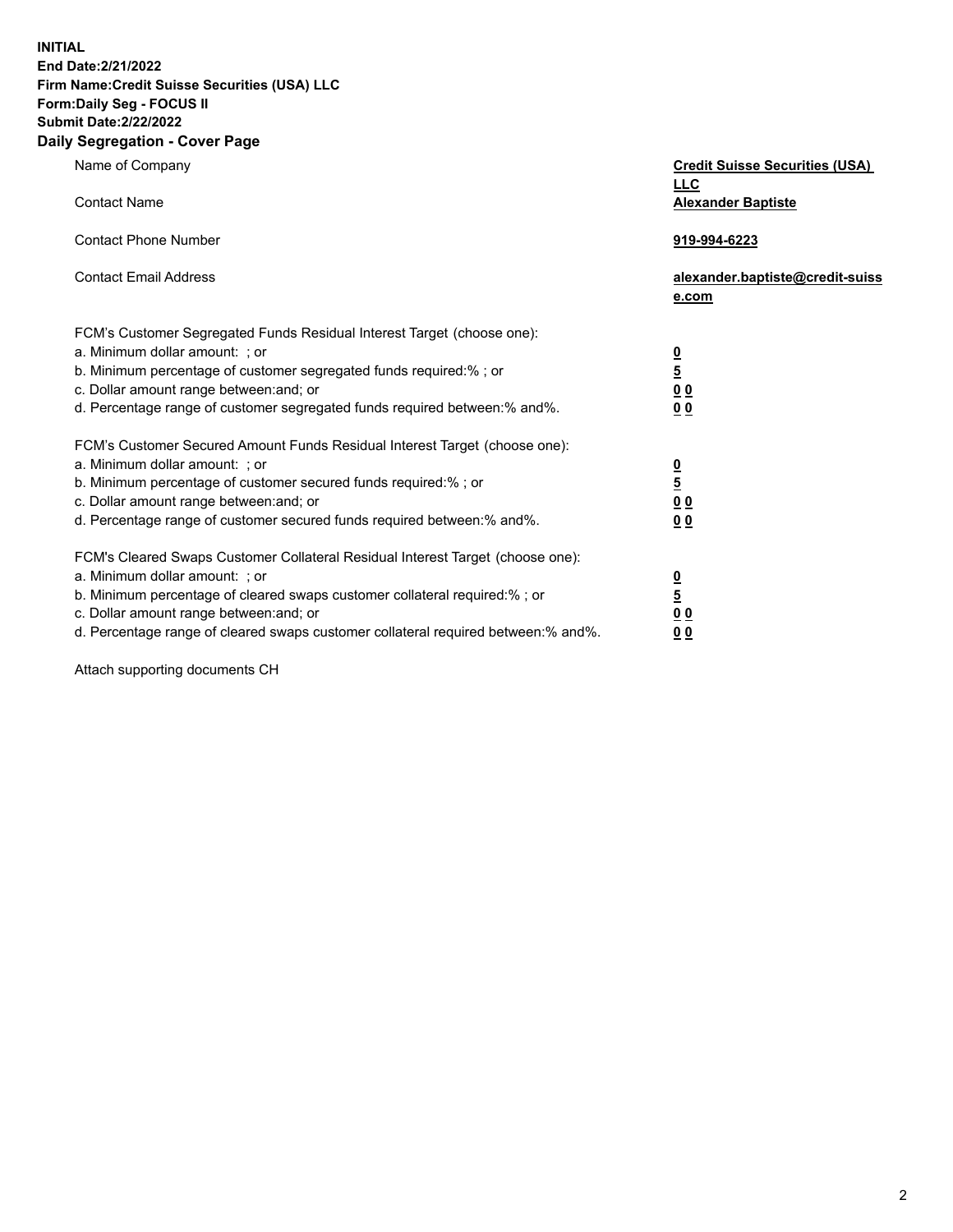**INITIAL End Date:2/21/2022 Firm Name:Credit Suisse Securities (USA) LLC Form:Daily Seg - FOCUS II Submit Date:2/22/2022** 

## **Daily Segregation - Secured Amounts**

|          | Foreign Futures and Foreign Options Secured Amounts                                                        |                                   |
|----------|------------------------------------------------------------------------------------------------------------|-----------------------------------|
|          | Amount required to be set aside pursuant to law, rule or regulation of a foreign                           | $0$ [7305]                        |
|          | government or a rule of a self-regulatory organization authorized thereunder                               |                                   |
| 1.       | Net ledger balance - Foreign Futures and Foreign Option Trading - All Customers<br>A. Cash                 | 3,459,167,519 [7315]              |
|          | B. Securities (at market)                                                                                  | 556,997,161 [7317]                |
| 2.       | Net unrealized profit (loss) in open futures contracts traded on a foreign board of trade                  | $-1,600,564,555$ [7325]           |
| 3.       | Exchange traded options                                                                                    |                                   |
|          | a. Market value of open option contracts purchased on a foreign board of trade                             | 7,480,991 [7335]                  |
|          | b. Market value of open contracts granted (sold) on a foreign board of trade                               | -864,377 [7337]                   |
| 4.       | Net equity (deficit) (add lines 1.2. and 3.)                                                               | 2,422,216,739 [7345]              |
| 5.       | Account liquidating to a deficit and account with a debit balances - gross amount                          | 10,713,551 [7351]                 |
|          | Less: amount offset by customer owned securities                                                           | -10,435,003 [7352]278,548 [7354]  |
| 6.       | Amount required to be set aside as the secured amount - Net Liquidating Equity                             | 2,422,495,287 [7355]              |
|          | Method (add lines 4 and 5)                                                                                 |                                   |
| 7.       | Greater of amount required to be set aside pursuant to foreign jurisdiction (above) or line<br>6.          | 2,422,495,287 [7360]              |
|          | FUNDS DEPOSITED IN SEPARATE REGULATION 30.7 ACCOUNTS                                                       |                                   |
| 1.       | Cash in banks                                                                                              |                                   |
|          | A. Banks located in the United States                                                                      | 12,557,927 [7500]                 |
|          | B. Other banks qualified under Regulation 30.7                                                             | 1,001,195,943 [7520]1,013,753,870 |
|          |                                                                                                            | [7530]                            |
| 2.       | <b>Securities</b>                                                                                          |                                   |
|          | A. In safekeeping with banks located in the United States                                                  | 556,997,161 [7540]                |
|          | B. In safekeeping with other banks qualified under Regulation 30.7                                         | 0 [7560] 556, 997, 161 [7570]     |
| 3.       | Equities with registered futures commission merchants                                                      |                                   |
|          | A. Cash                                                                                                    | $0$ [7580]                        |
|          | <b>B.</b> Securities                                                                                       | $0$ [7590]                        |
|          | C. Unrealized gain (loss) on open futures contracts                                                        | $0$ [7600]                        |
|          | D. Value of long option contracts                                                                          | $0$ [7610]                        |
|          | E. Value of short option contracts                                                                         | 0 [7615]0 [7620]                  |
| 4.       | Amounts held by clearing organizations of foreign boards of trade                                          |                                   |
|          | A. Cash                                                                                                    | $0$ [7640]                        |
|          | <b>B.</b> Securities                                                                                       | $0$ [7650]                        |
|          | C. Amount due to (from) clearing organization - daily variation                                            | $0$ [7660]                        |
|          | D. Value of long option contracts                                                                          | $0$ [7670]                        |
|          | E. Value of short option contracts                                                                         | 0 [7675]0 [7680]                  |
| 5.       | Amounts held by members of foreign boards of trade                                                         |                                   |
|          | A. Cash                                                                                                    | 3,811,749,354 [7700]              |
|          | <b>B.</b> Securities                                                                                       | $0$ [7710]                        |
|          | C. Unrealized gain (loss) on open futures contracts                                                        | $-1,686,659,457$ [7720]           |
|          | D. Value of long option contracts                                                                          | 7,480,991 [7730]                  |
|          | E. Value of short option contracts                                                                         | -864,377 [7735]2,131,706,511      |
|          |                                                                                                            |                                   |
| 6.       |                                                                                                            | $[7740]$                          |
| 7.       | Amounts with other depositories designated by a foreign board of trade                                     | $0$ [7760]                        |
|          | Segregated funds on hand                                                                                   | $0$ [7765]                        |
| 8.<br>9. | Total funds in separate section 30.7 accounts                                                              | 3,702,457,542 [7770]              |
|          | Excess (deficiency) Set Aside for Secured Amount (subtract line 7 Secured Statement<br>Page 1 from Line 8) | 1,279,962,255 [7380]              |
| 10.      | Management Target Amount for Excess funds in separate section 30.7 accounts                                | 121, 124, 764 [7780]              |
| 11.      | Excess (deficiency) funds in separate 30.7 accounts over (under) Management Target                         | 1,158,837,491 [7785]              |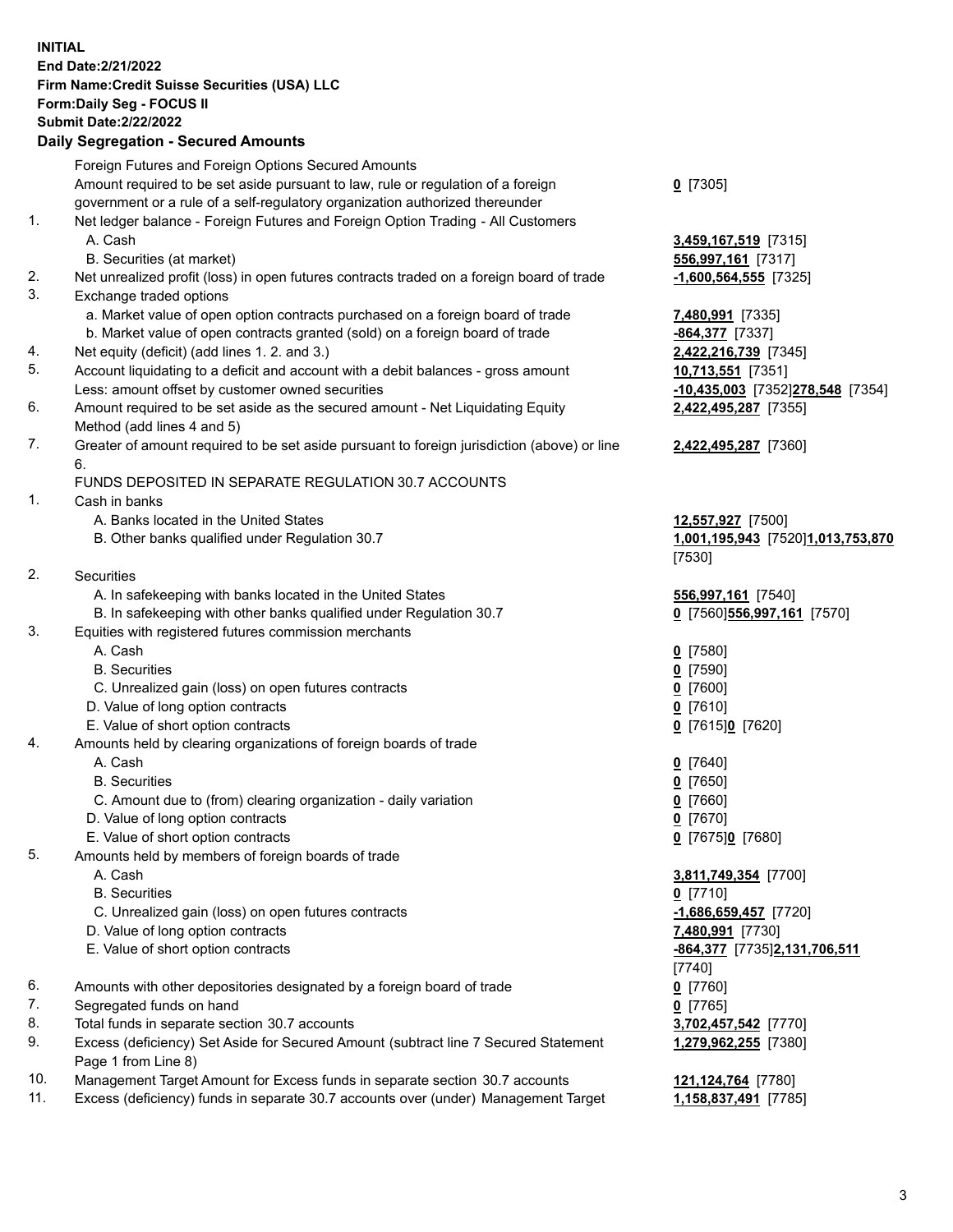15. Management Target Amount for Excess funds in segregation **100,016,837** [7194] 16. Excess (deficiency) funds in segregation over (under) Management Target Amount **83,768,722** [7198] **INITIAL End Date:2/21/2022 Firm Name:Credit Suisse Securities (USA) LLC Form:Daily Seg - FOCUS II Submit Date:2/22/2022 Daily Segregation - Segregation Statement**  SEGREGATION REQUIREMENTS(Section 4d(2) of the CEAct) 1. Net ledger balance A. Cash **1,332,572,378** [7010] B. Securities (at market) **753,524,052** [7020] 2. Net unrealized profit (loss) in open futures contracts traded on a contract market **-111,864,192** [7030] 3. Exchange traded options A. Add market value of open option contracts purchased on a contract market **92,047,932** [7032] B. Deduct market value of open option contracts granted (sold) on a contract market **-66,006,288** [7033] 4. Net equity (deficit) (add lines 1, 2 and 3) **2,000,273,882** [7040] 5. Accounts liquidating to a deficit and accounts with debit balances - gross amount **6,102,782** [7045] Less: amount offset by customer securities **-6,039,928** [7047] **62,854** [7050] 6. Amount required to be segregated (add lines 4 and 5) **2,000,336,736** [7060] FUNDS IN SEGREGATED ACCOUNTS 7. Deposited in segregated funds bank accounts A. Cash **399,347,105** [7070] B. Securities representing investments of customers' funds (at market) **0** [7080] C. Securities held for particular customers or option customers in lieu of cash (at **601,725,502** [7090] market) 8. Margins on deposit with derivatives clearing organizations of contract markets A. Cash **980,877,138** [7100] B. Securities representing investments of customers' funds (at market) **0** [7110] C. Securities held for particular customers or option customers in lieu of cash (at **151,798,550** [7120] market) 9. Net settlement from (to) derivatives clearing organizations of contract markets **24,169,065** [7130] 10. Exchange traded options A. Value of open long option contracts **92,047,932** [7132] B. Value of open short option contracts **-66,006,288** [7133] 11. Net equities with other FCMs A. Net liquidating equity **163,291** [7140] B. Securities representing investments of customers' funds (at market) **0** [7160] C. Securities held for particular customers or option customers in lieu of cash (at **0** [7170] market) 12. Segregated funds on hand **0** [7150] 13. Total amount in segregation (add lines 7 through 12) **2,184,122,295** [7180] 14. Excess (deficiency) funds in segregation (subtract line 6 from line 13) **183,785,559** [7190]

Excess